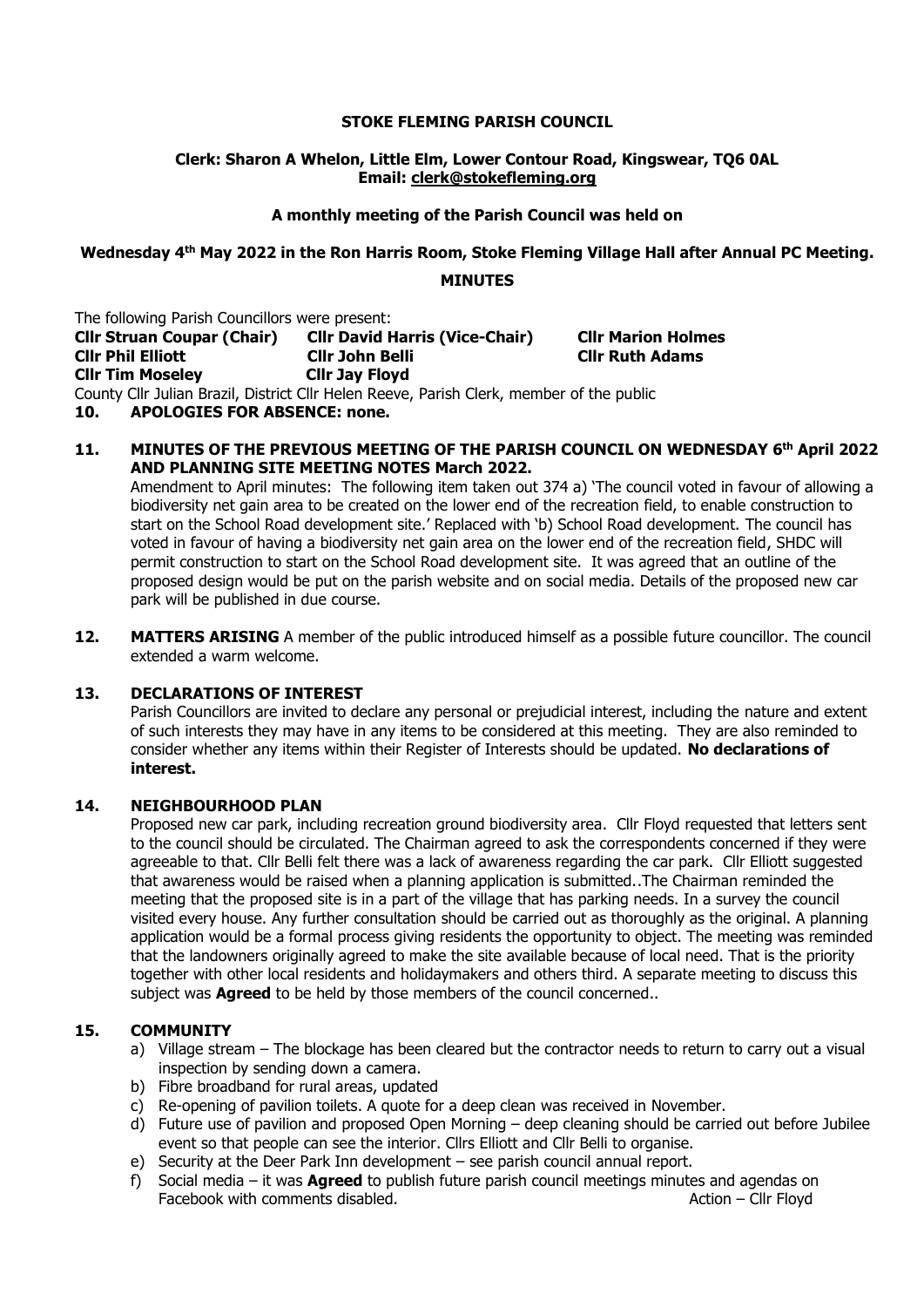## **16. ROADS & TRANSPORT**

- a) Virtual pavement. Cllr Brazil said he was going to raise the subject at County. The Chairman has suggested a joint site meeting to Highways.
- b) Signage at A3022 junction with Venn Lane The Council has written to Highways.
- c) Hedgehog warning signs. Ditto

## **17. MAINTENANCE**

a) Play area repairs. Reported at APM.

# **18. CLIMATE CHANGE**

a) Report will follow at the next meeting in June. To include sustainable South Hams.

## **19. QUEEN'S PLATINUM JUBILEE**

- a) Jubilee committee report. Posters have been distributed.
- b) Budget. A supply of tickets for the hog roast has been placed with the post office. A bench with a plaque was suggested for the school – a budget of £480 **Agreed**. Large screen to stream national events - £2,500 – **Agreed**. There is a budget of up to £4,000 for the Jubilee.
- c) Proposed Platinum Jubilee Way; Bird Walk lighting Deferred to June.
- d) Insurance additional requirements regarding the screen to be investigated by the Clerk.

# **20. ACTIONS REGISTER**

a) An update will follow.

## **21. PLANNING: The following were noted: APPLICATIONS**

## **a) Application Number: 1084/22/PDM**

**Proposal:** Application to determine if prior approval is required for a proposed change of use of agricultural buildings to 1 No. dwellinghouse (Class C3) and for associated operational development (Class Q  $(a+b)$ 

**Location:** Windy Ridge, Blatchmore Lane, Bugford, TO6 0LT

# **b) Planning Application Ref: 0647/22/FUL**

Description: Demolition of existing bungalow and creation of replacement dwelling with associated landscaping

Address: Harber Overseas Estate Stoke Fleming TQ6 0PJ

**c) Planning Application Ref:** 1153/22/FUL

**Description:** Demolition of existing dwelling and erection of new.

**Address:** Kozi Korner Bungalow Dartmouth TQ6 0LB

# **DECISIONS**

- a) Application No: 0857/22/TCA Proposed works: T1: Salix pentandra (Bay Willow) Crown Height Reduction by 3 metres to reduce interference with overhead cables and gutters getting blocked Location: Driftwood, Church Road, Stoke Fleming, Devon, TQ6 0PX Trees in a Conservation Area – Notification to Undertake Works In pursuance of its powers under the above mentioned Act and Regulations
	- **NO OBJECTION**
- b) Application No: 0438/22/TCA Proposed works: Works to crown lift T1 Sycamore in accordance with annotated image Location: Albert House, Baileys Meadow, Stoke Fleming,TQ60QD **NO OBJECTION**
- c) APPLICATION NUMBER : 4634/21/HHO Stoke Fleming LOCATION : Hillfield Park Bugford Cross To Yeomans Hillfield TQ6 0LX APPLICATION TYPE : Householder PROPOSAL : Householder application for proposed erection of decking and pergola /gazebo **CONDITIONAL APPROVAL**
- d) Affordable Homes Management RA deferred to June

# **22. FINANCE**

- a) BALANCES at 27<sup>th</sup> April 2022 Treasurer's account £37,746.81 Savings account £12,377.42
- b) RECEIPTS £10,000 Grant Bird Walk

b) Maintenance contracts and charges. Delegated to Cllr Harris and Chairman.